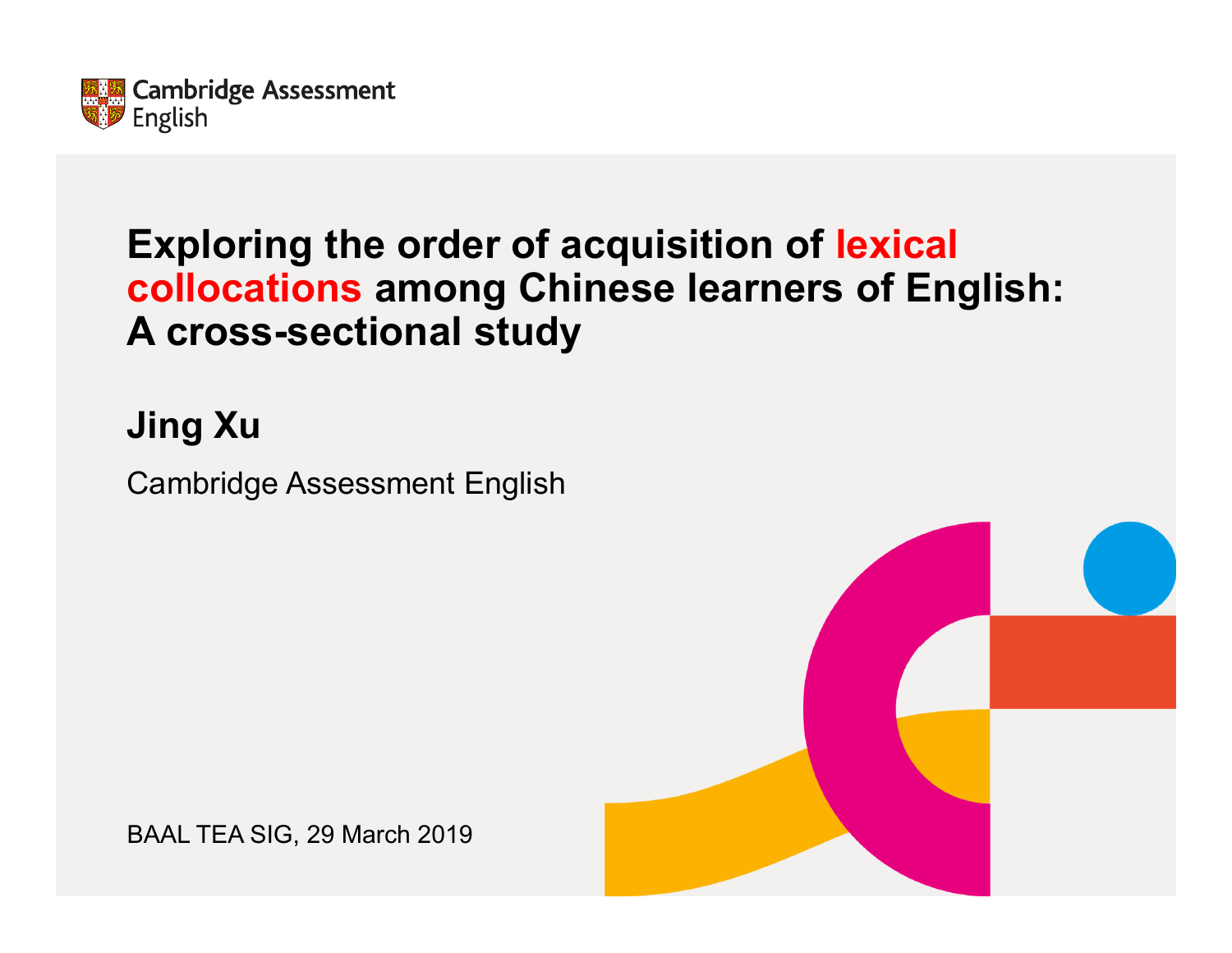

#### **Collocates of 'Conference'**

#### regional conference annual well-attended attendholdsponsor venueproceedings participants at induring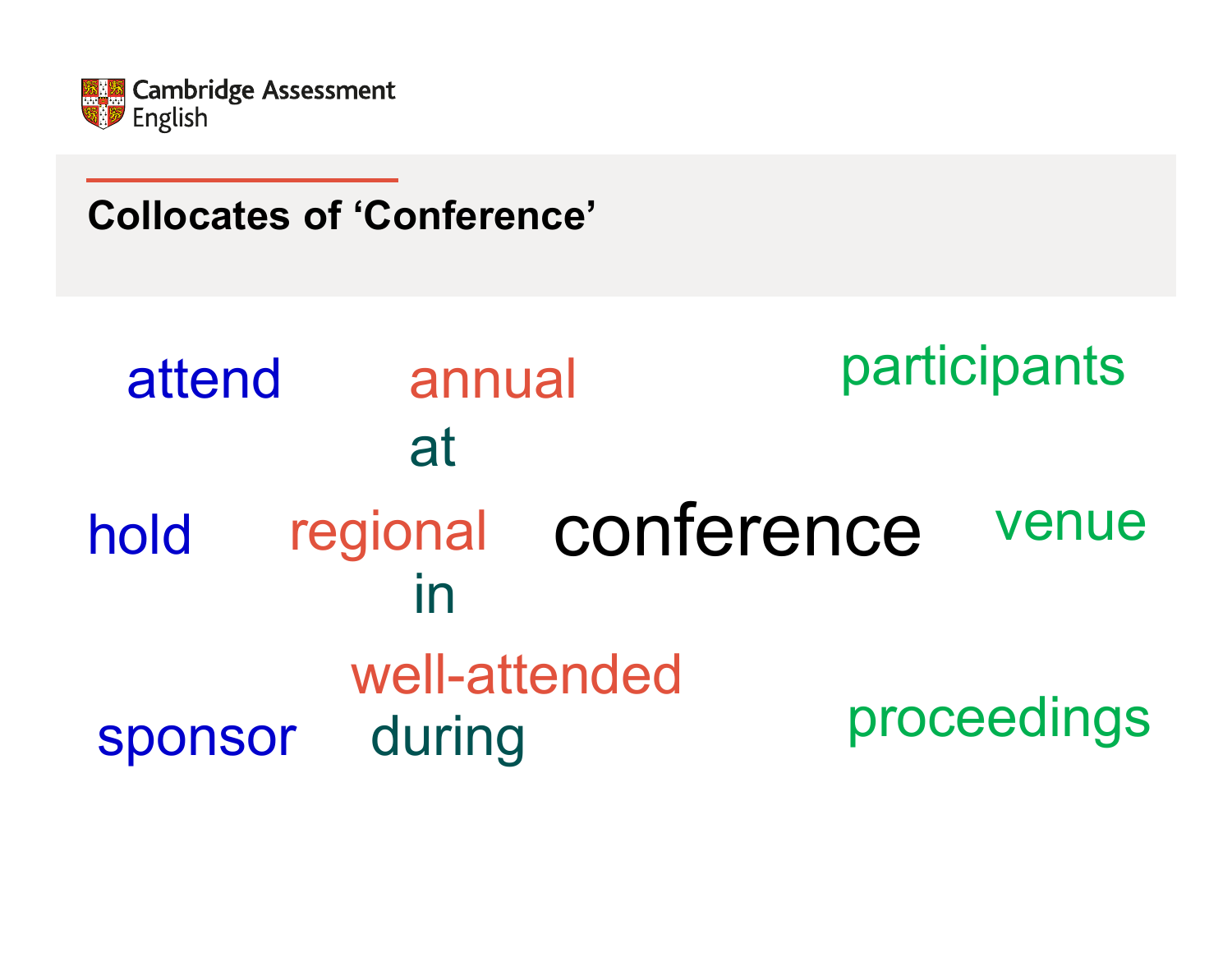

#### **Collocates of 'Brexit'**

#### Brexit endlessnegotiations

# continue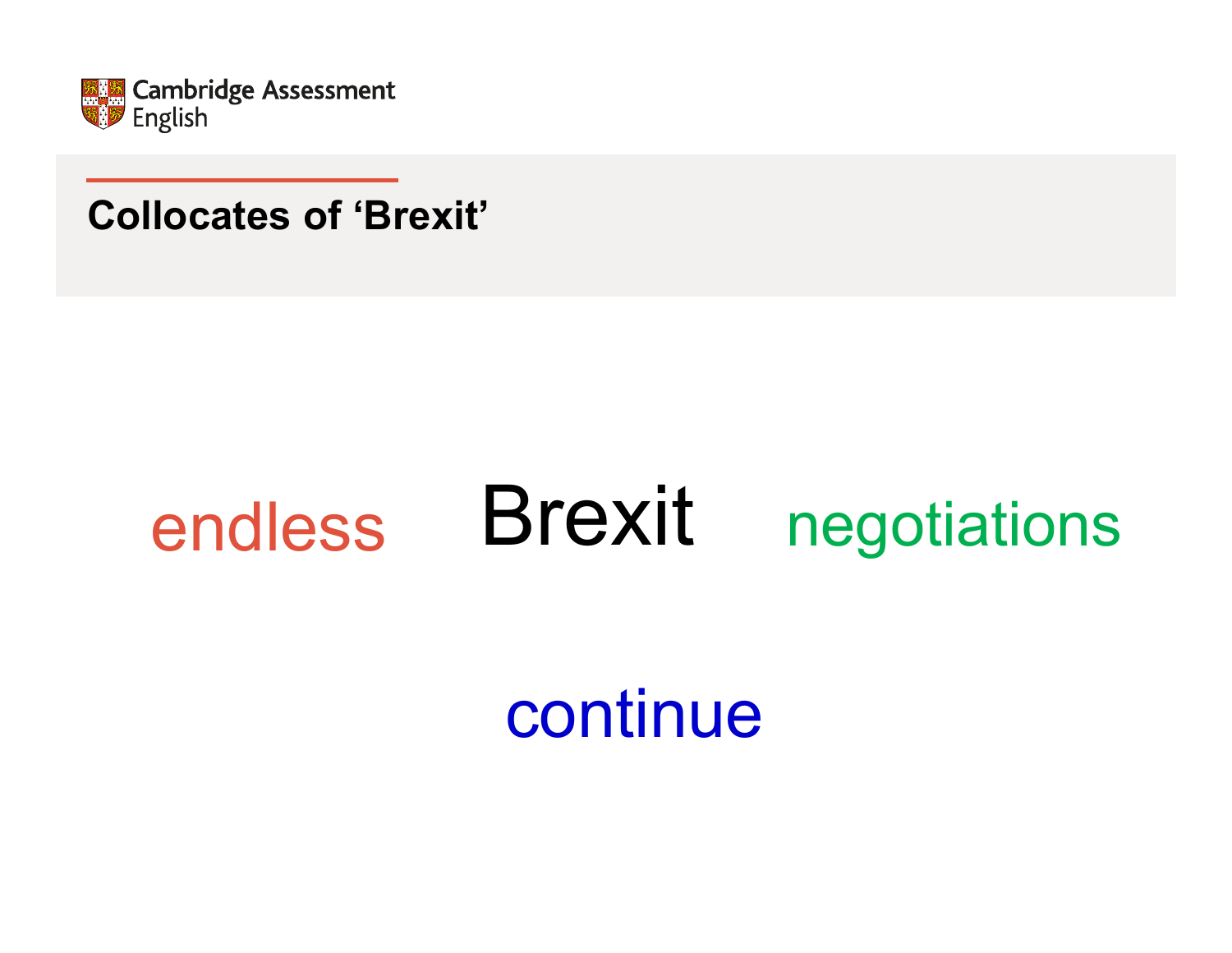

# **Construct Definition of 'Lexical Collocation'**

**Co-occurrence** (e.g. Firth, 1957; Sinclair, 1991)

**Semantic prosody** (e.g. Carter, 1998; Firth, 1957)

Cause (v.)

- confusion
- •rift
- •anger
- frustration
- a kidney stone

**Holistic storage & processing** (e.g. Conklin & Schmitt, 2012)

**Conveying precise meaning** (e.g. Moon, 2008, p. 243)

"[Words] are interconnected, not isolates … meaning is derived from context, and … collocation is key."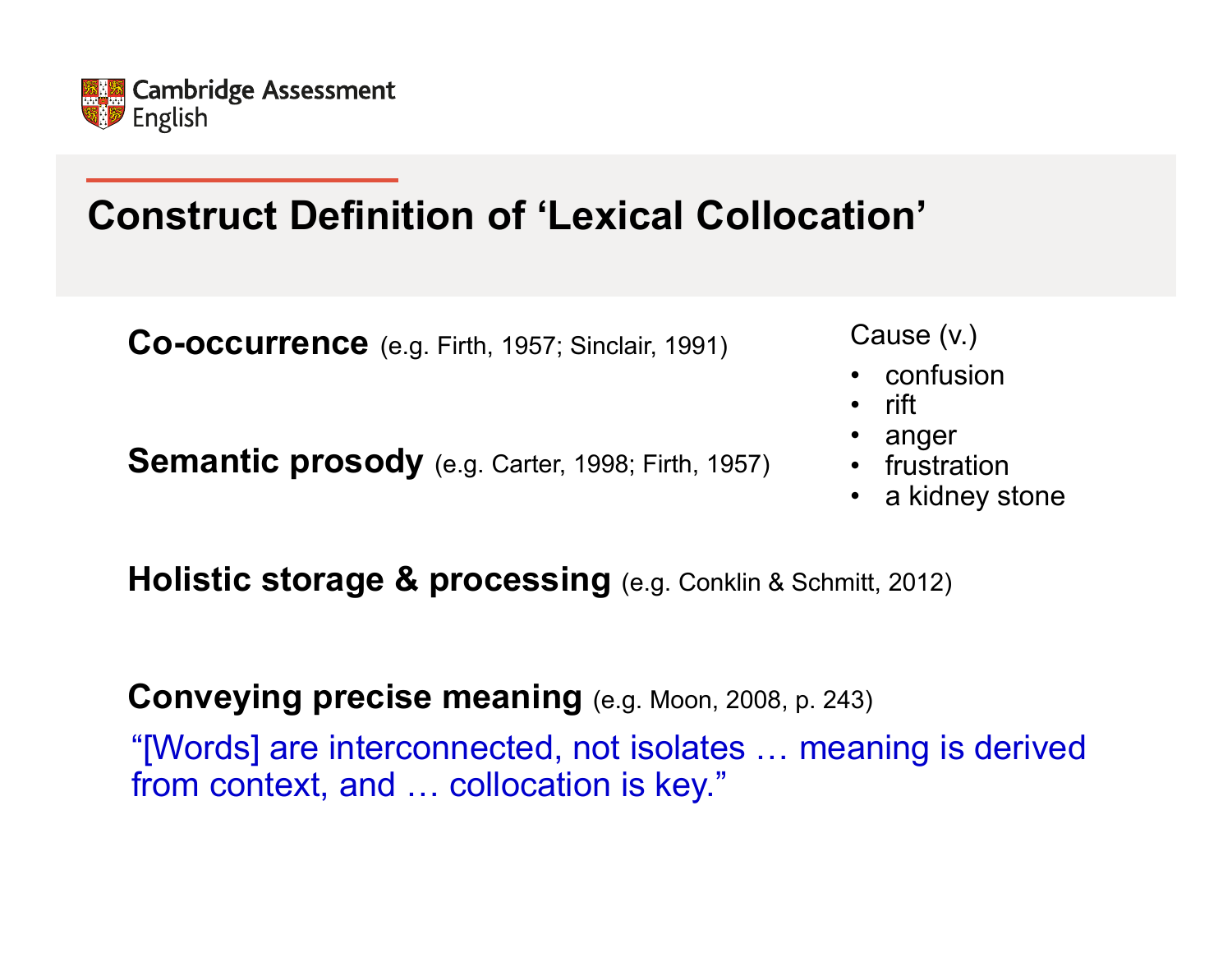

# **Examples of L2 Collocational Errors**

| <b>Native speakers</b> | <b>L2 learners</b>     |
|------------------------|------------------------|
| <b>Fight fiercely</b>  | <b>Fight severely</b>  |
| <b>Eating habits</b>   | <b>Food habits</b>     |
| Gain knowledge         | <b>Study knowledge</b> |
| <b>Make plans</b>      | <b>Gather plans</b>    |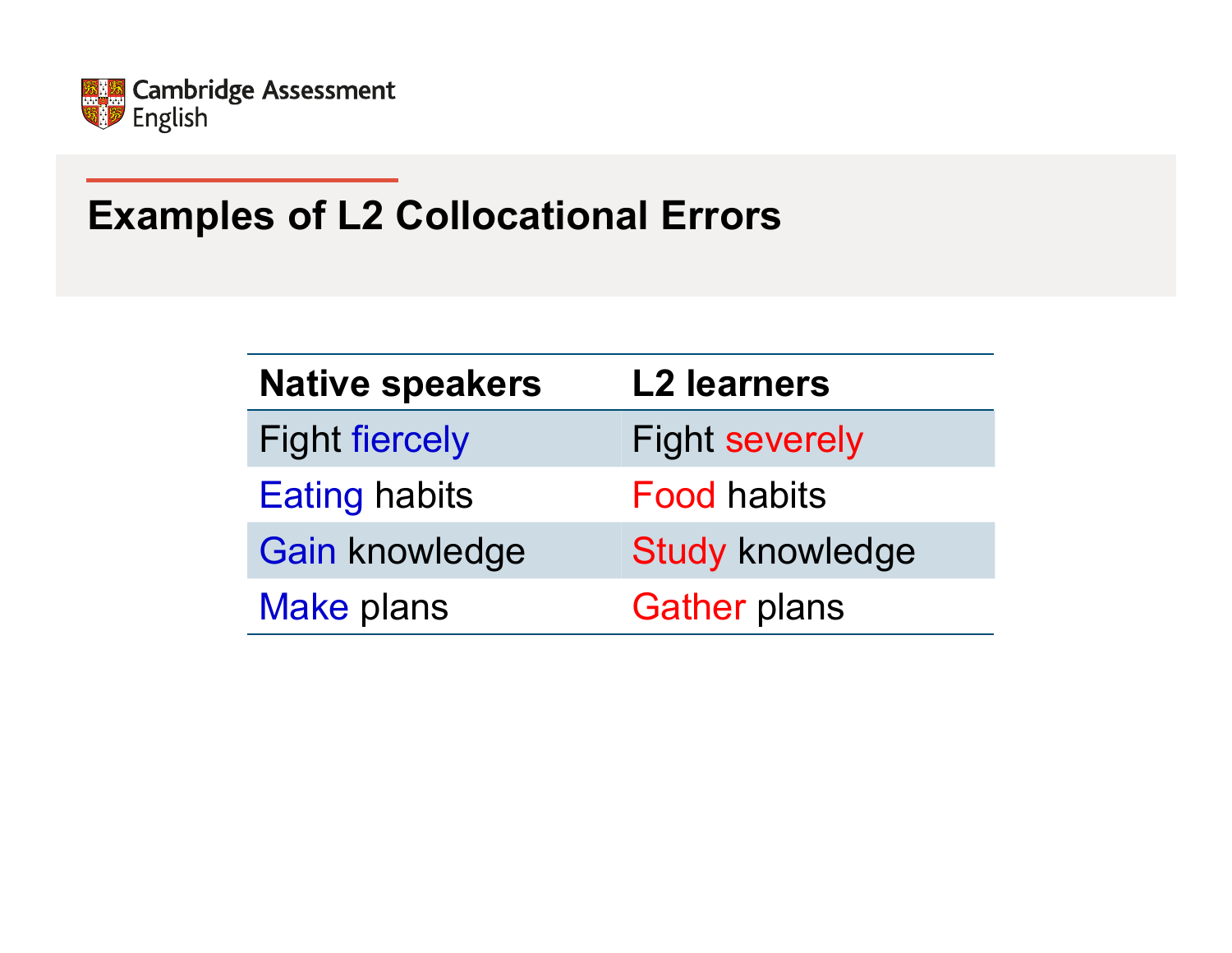

# **Previous Research on L2 Collocation Acquisition**

- • A positive relationship between L2 collocational knowledge and general L2 proficiency (e.g. Al-Zahrani, 1998; Bonk, 2000; Gitsaki, 1999; Hsu, 2007; Keshavarz & Salimi, 2007)
- • Collocation patterns vary in difficulty
	- Lexical more difficult than grammatical (Gitsaki, 1999)
	- Adverb-adjective the easiest (Martyńska, 2004)
- •Limitation: No spoken data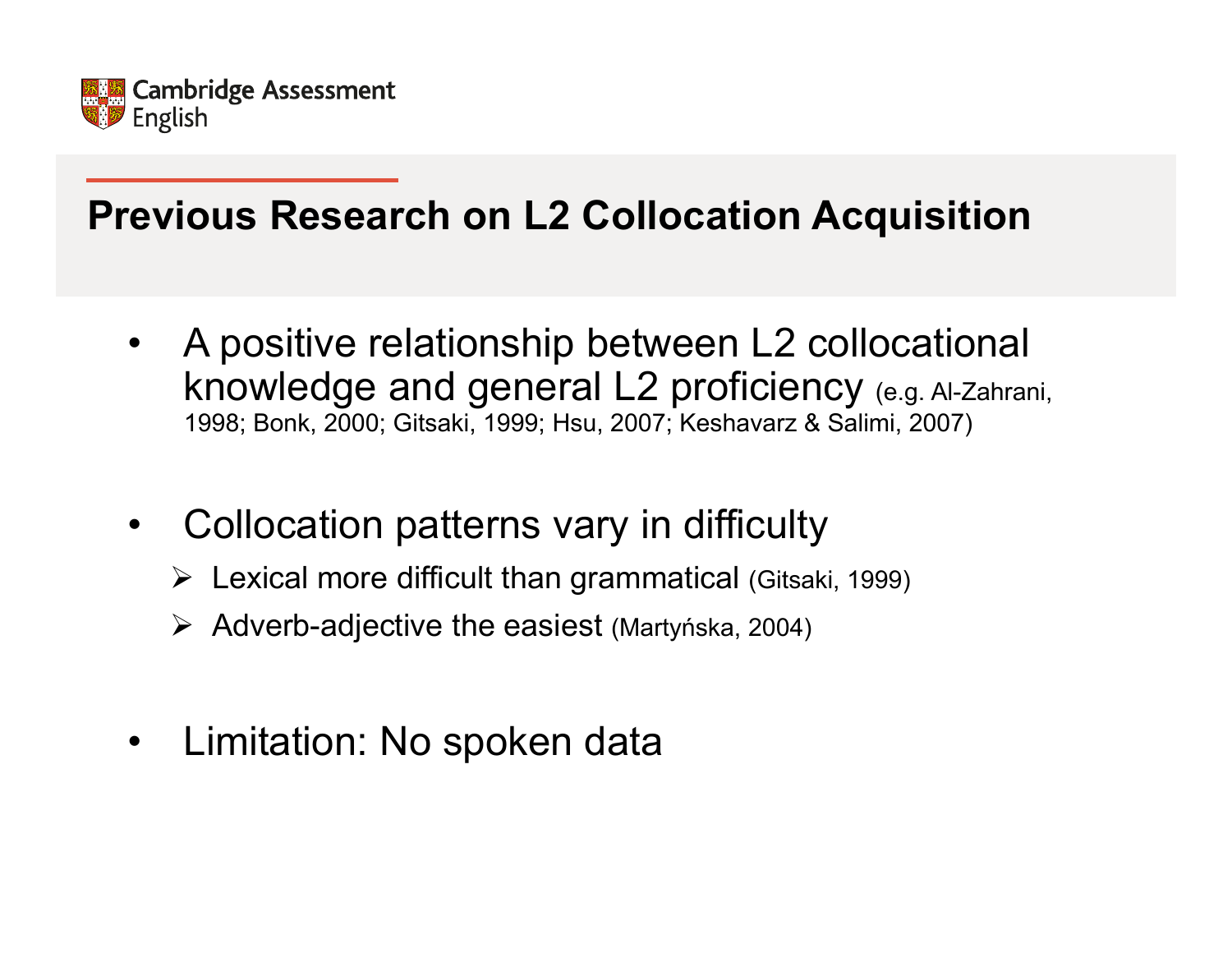

# **The Role of Collocation in Speaking**

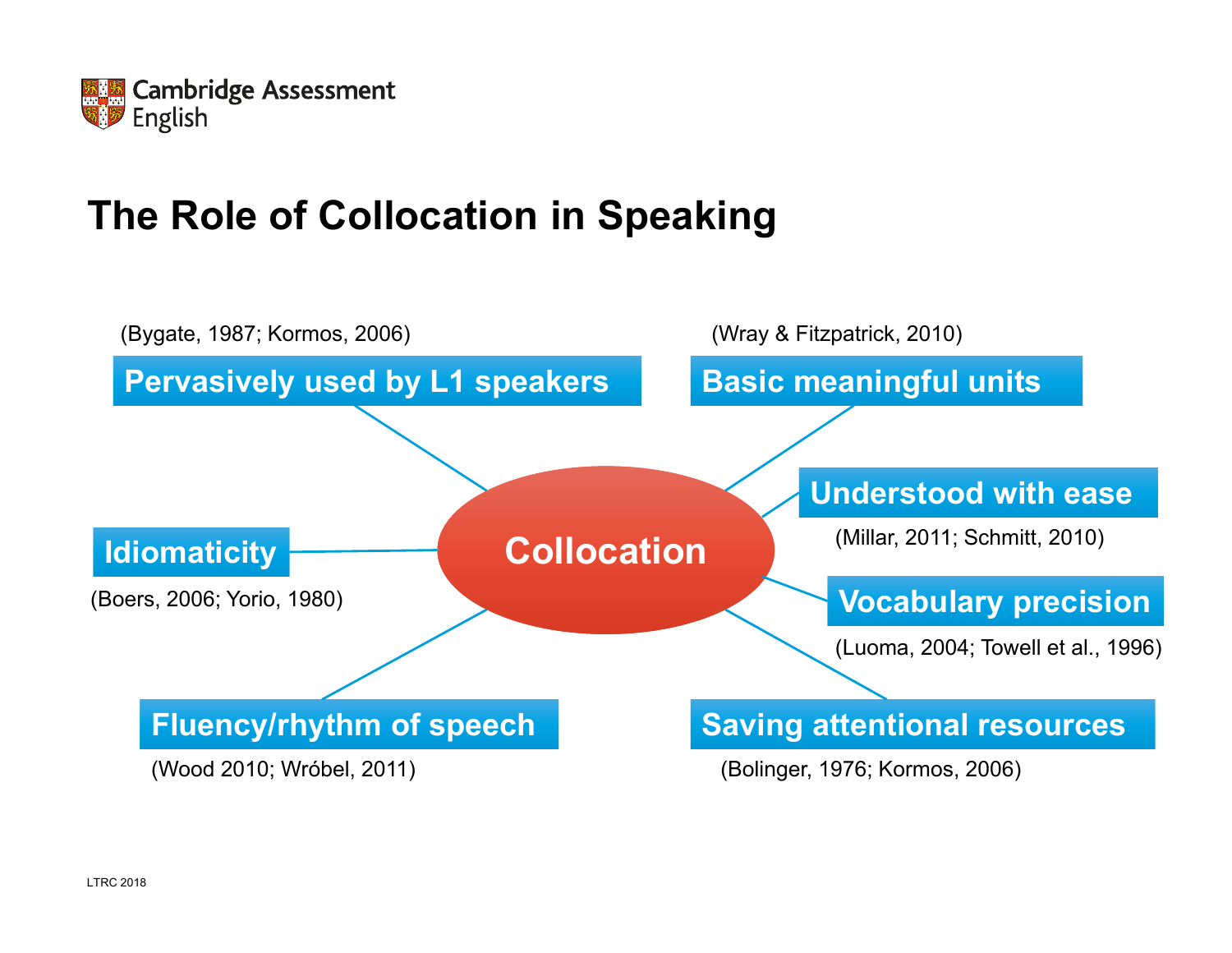

# **Research Questions (RQs)**

- 1. Do L2 learners of higher oral proficiency demonstrate better lexical collocation performance in free speaking than those of lower oral proficiency?
- 2. Do L2 learners' lexical collocation performance in free speaking vary across different speaking contexts?
- 3. What is likely the order of lexical collocation acquisition among Chinese learners of English?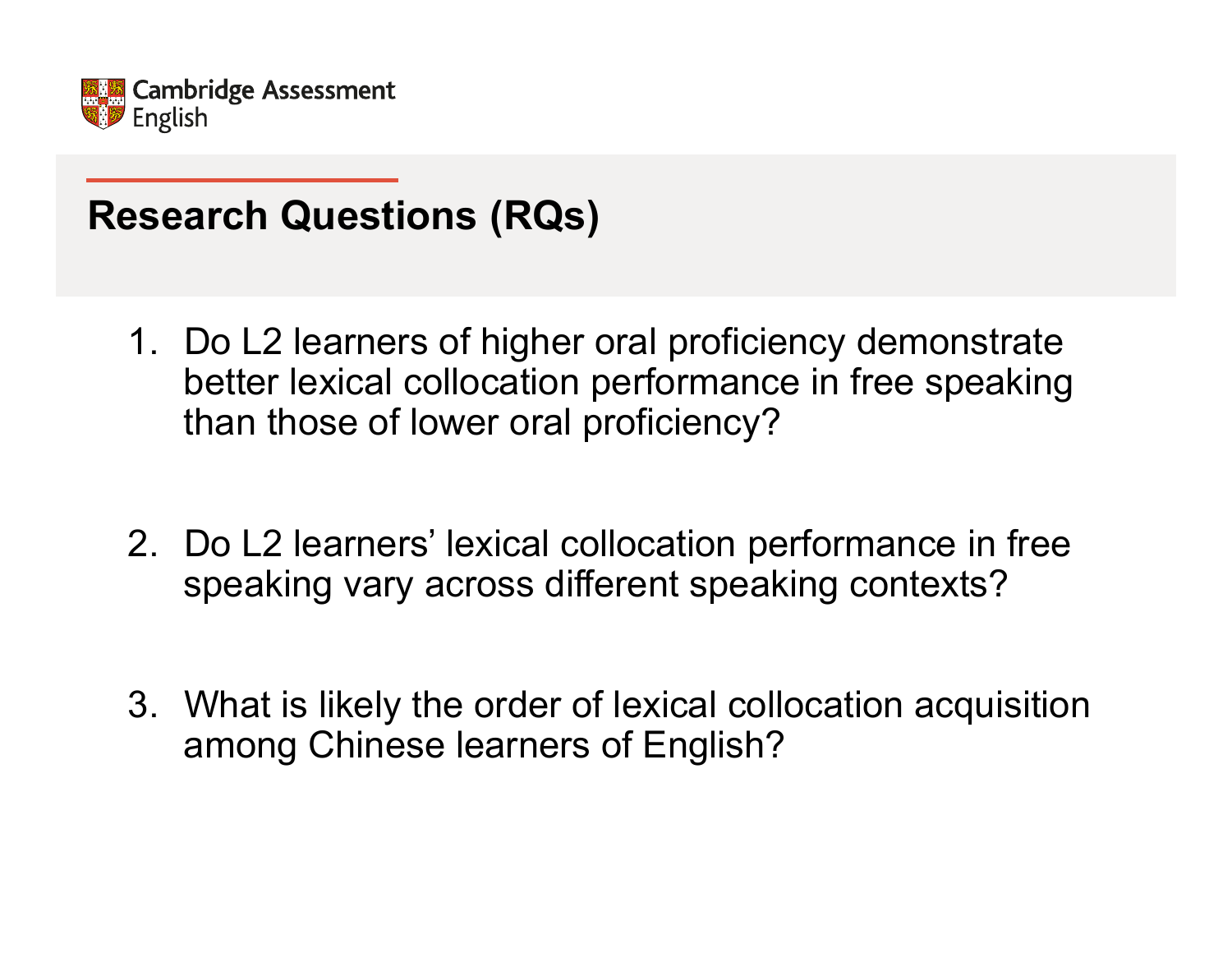

# **Methodology**

#### **Spoken Data**

- SPEAK and TEACH exams (Iowa State University)
- Stratified sampling from 4 oral proficiency levels
- 60 Chinese candidates
- Double transcription



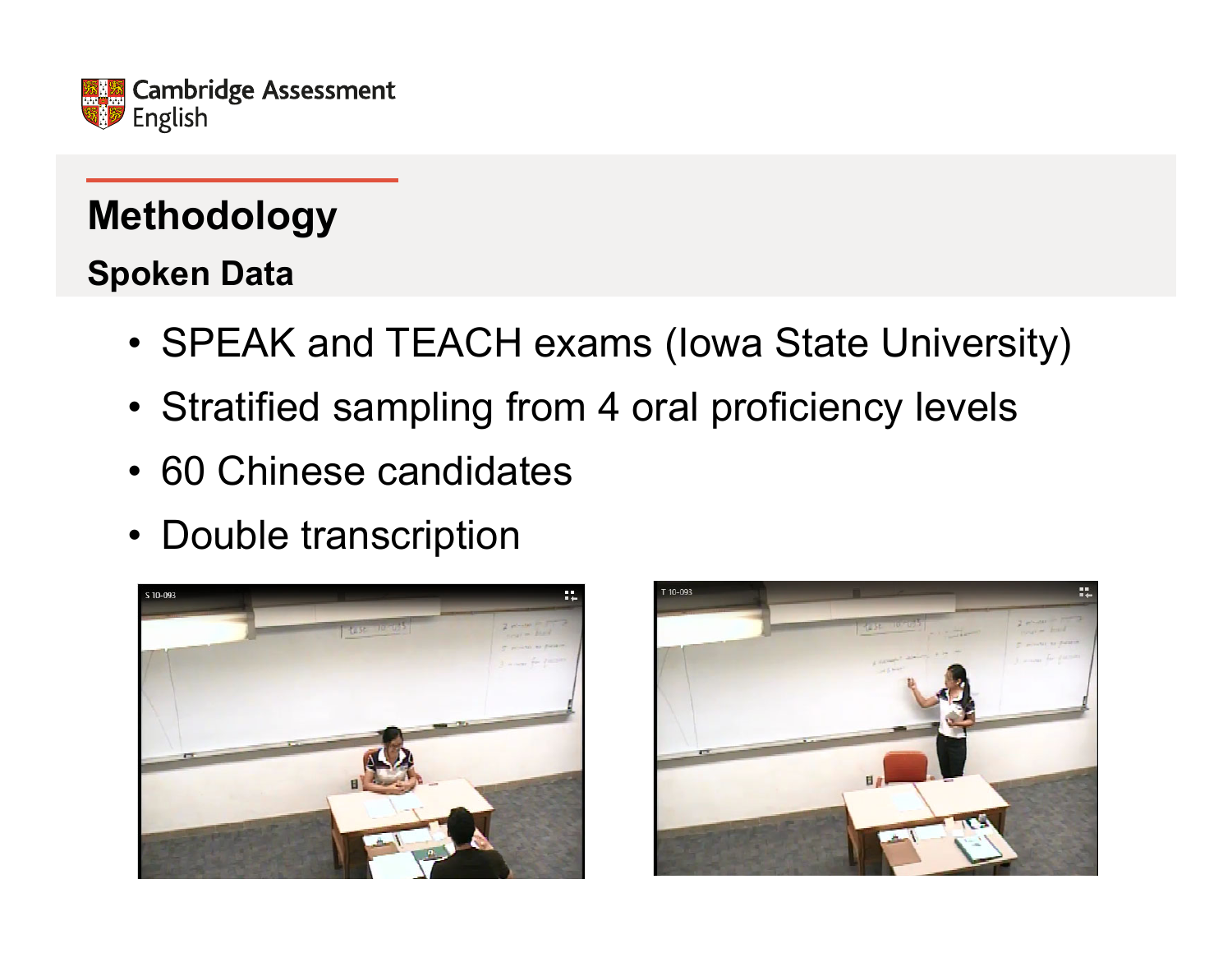

# **Methodology**

#### **Collocation Identification**

| <b>POS Pattern</b> | <b>SPEAK (general)</b> | <b>TEACH (academic)</b> |
|--------------------|------------------------|-------------------------|
| <b>ADJ-N</b>       | social network         | logical connection      |
| ADV-ADJ            | equally important      | closely related         |
| ADV-V              | privately owned        | randomly selected       |
| $N-N$              | college education      | energy intake           |
| $N$ -of- $N$       | tail of a kite         | steepness of a line     |
| $N-V$              | a plane lands          | demand increases        |
| $V-N$              | fly a kite             | consume oxygen          |
| <b>PHV-N</b>       | put out a fire         | cut down cost           |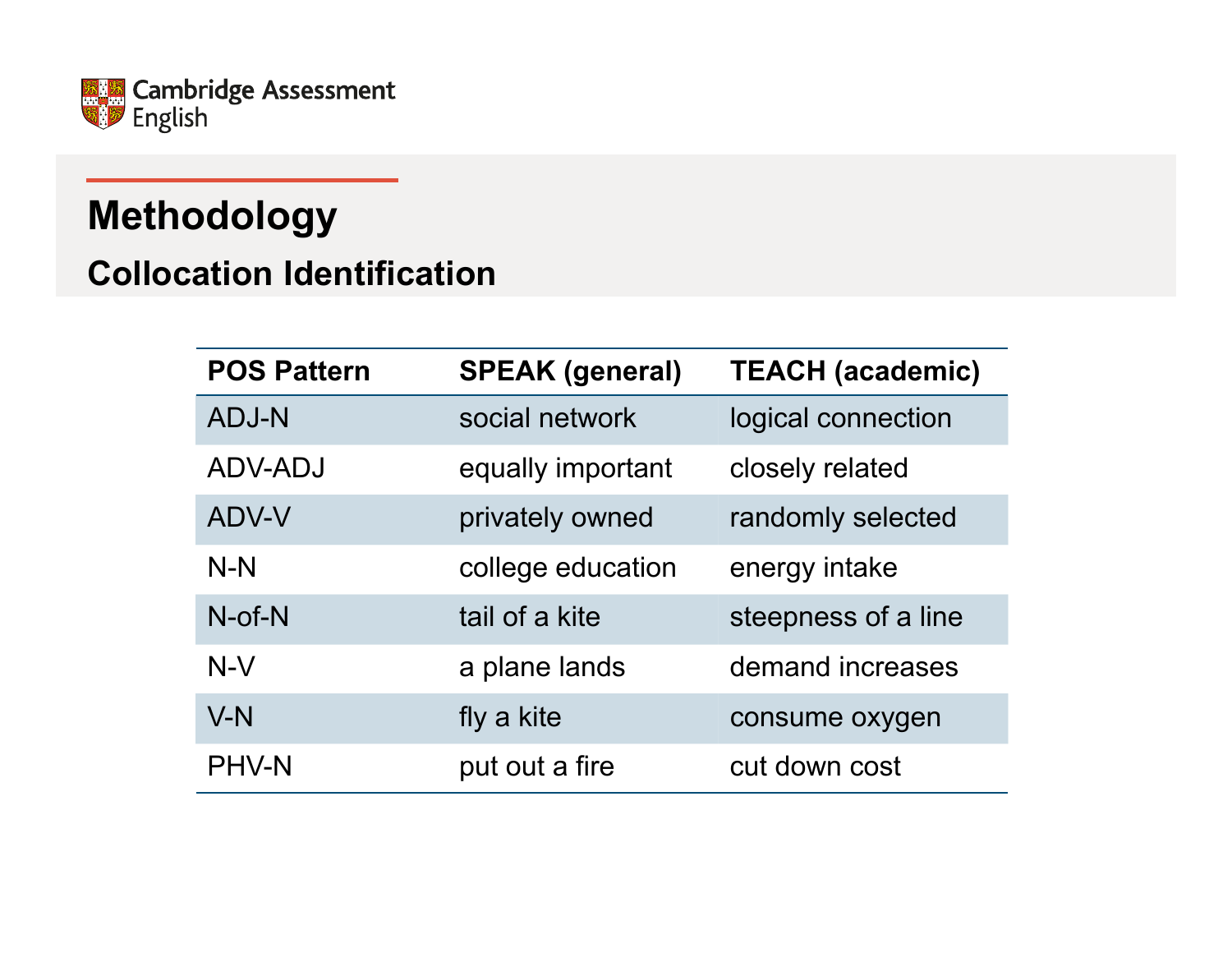

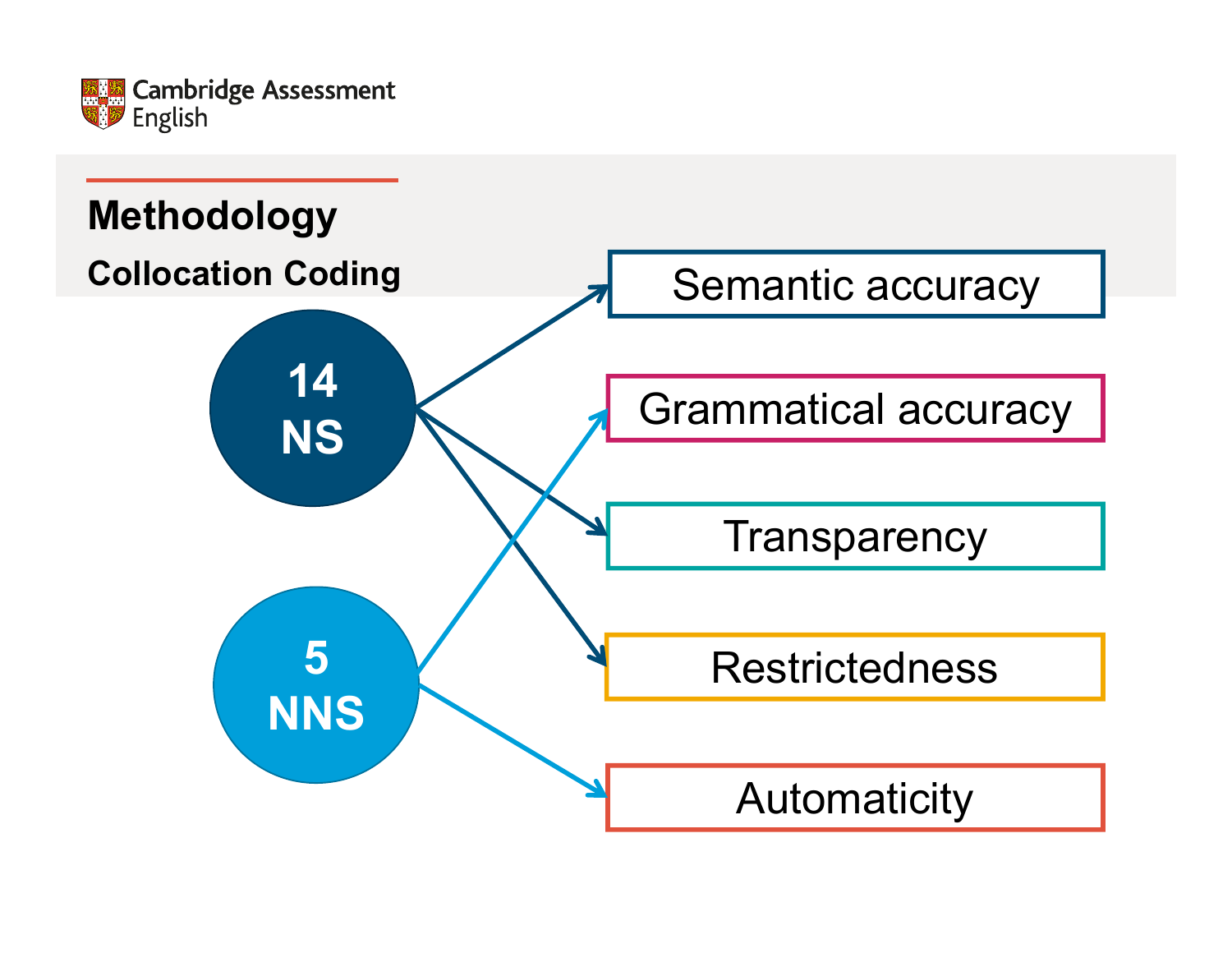

#### **Semantic Accuracy/Prosody**

| Coding             | <b>Examples</b>                                                                                                                           |
|--------------------|-------------------------------------------------------------------------------------------------------------------------------------------|
| $1 =$ Unacceptable | I applied for doctor to study Biology.                                                                                                    |
|                    | Correction: I applied for admission to<br>a doctoral program in Biology                                                                   |
| $2 = Substandard$  | I applied for her permission to date<br>her.                                                                                              |
|                    | Correction: I tried to ask her out.                                                                                                       |
| $3$ = Native-like  | The preserve today maintains a<br>limited access status, which means<br>an individual must apply for<br>permission to enter the preserve. |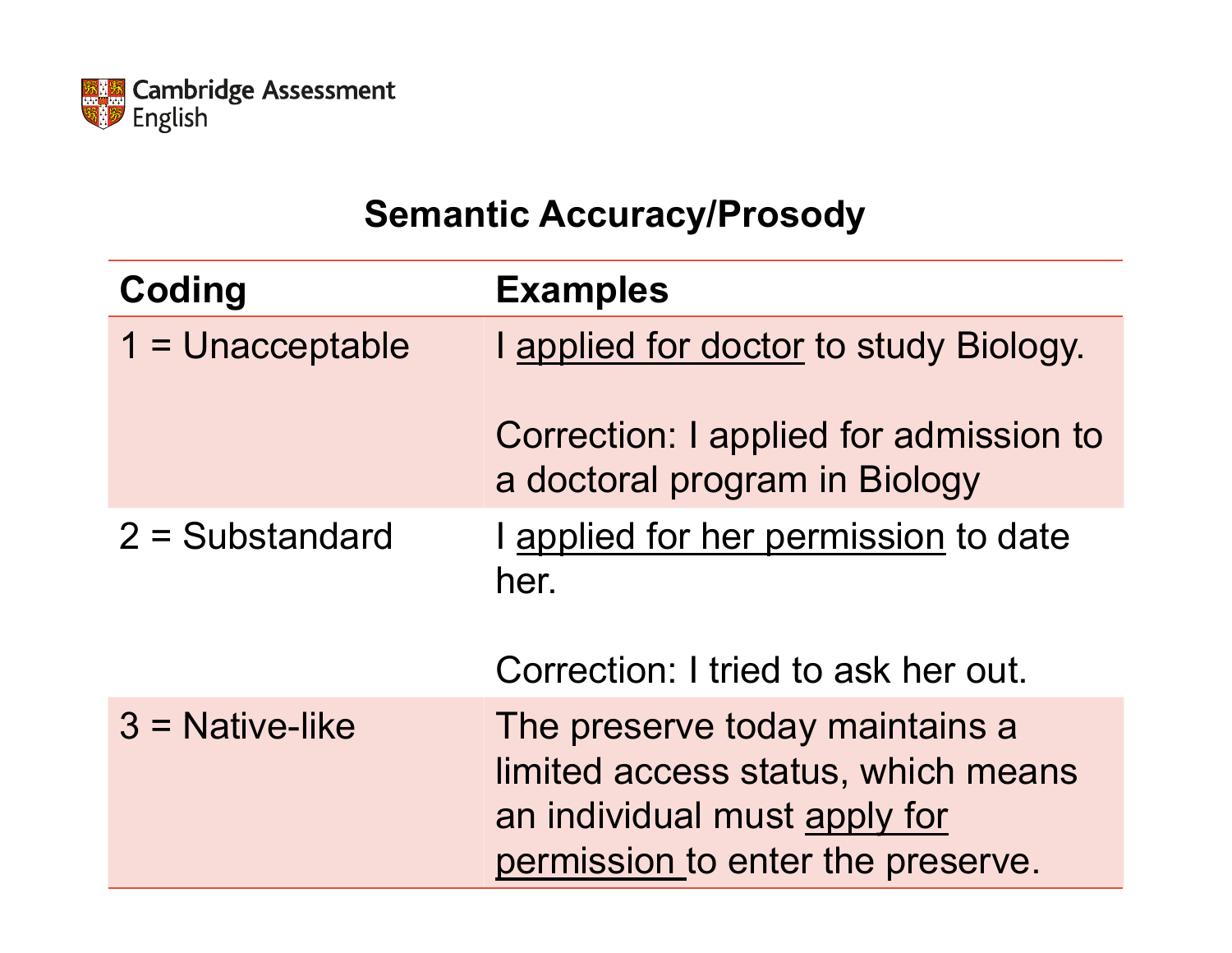

#### **Grammatical Accuracy**

| Coding          | <b>Examples</b>                                                                    |
|-----------------|------------------------------------------------------------------------------------|
| $1 =$ Erroneous | Determiner error:<br>Sometimes I think, maybe<br>made mistake.                     |
|                 | Word-form error: China's<br>ongoing experimentals with<br>election are successful. |
|                 | Function-word error: My<br>father is a more heavy<br>smoker than me.               |
|                 |                                                                                    |

 $0 =$  Error free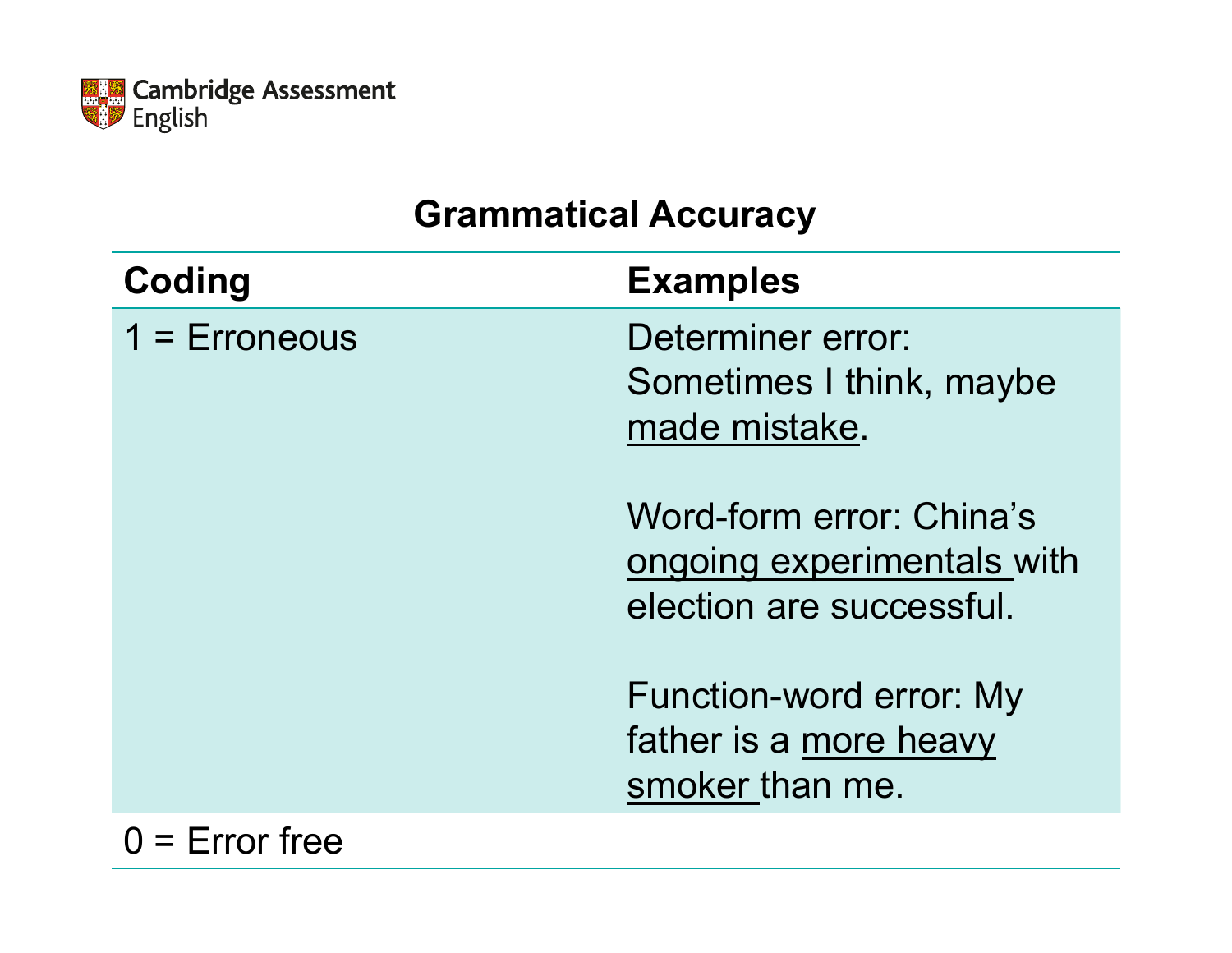

#### **Transparency**

| Coding                   | <b>Examples</b>      |
|--------------------------|----------------------|
| 1 = Partially figurative | <b>Blow a chance</b> |
| $0 =$ Literal            | Blow a trumpet       |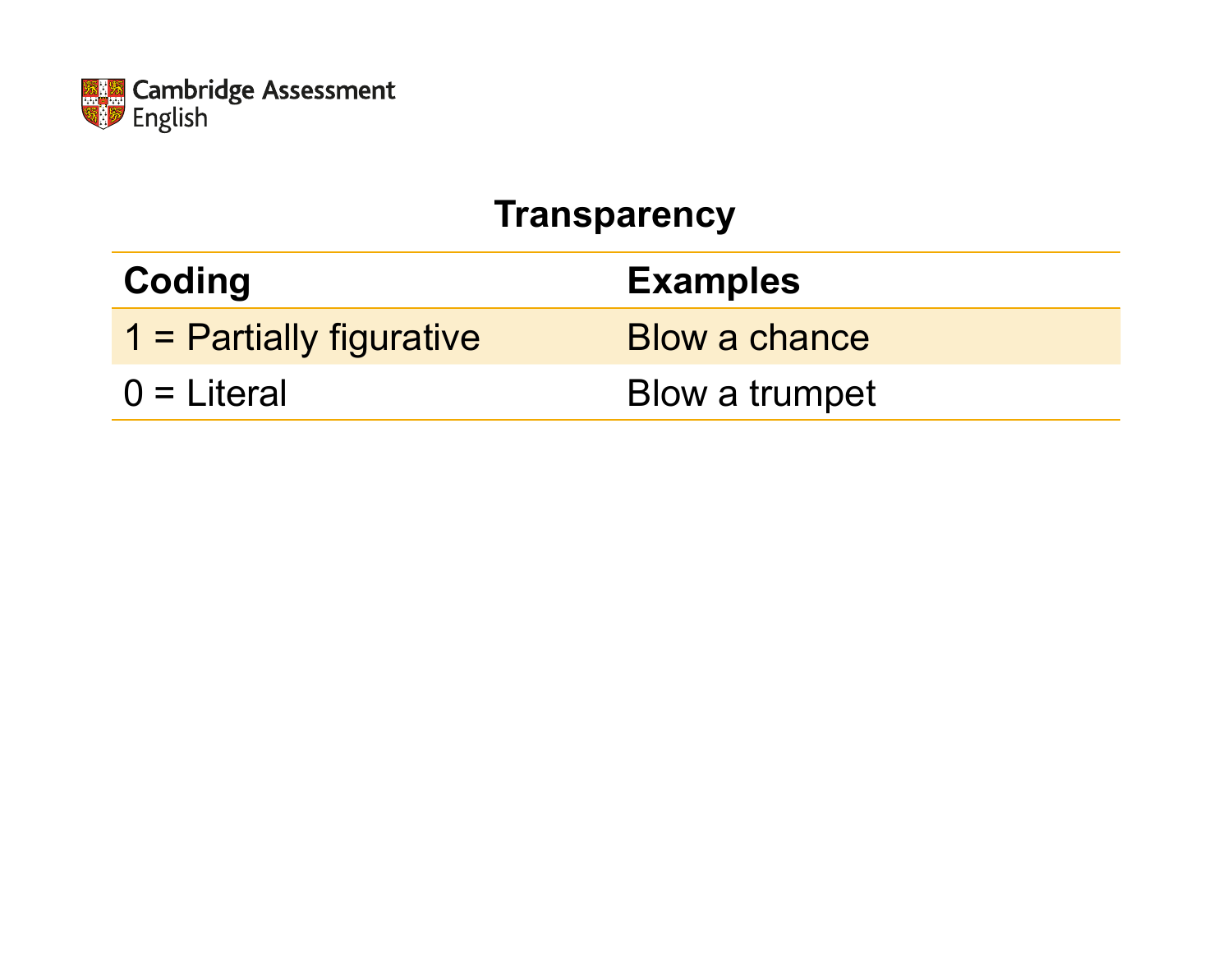

#### **Restrictedness/Precision**

| Coding                                                                                                             | <b>Examples</b>                                                 |
|--------------------------------------------------------------------------------------------------------------------|-----------------------------------------------------------------|
| <b>Highly restricted</b><br>It is almost impossible to find<br>a substitute for the modifier<br>in the collocation | Blow a chance<br>an act of violence<br>Bees buzz                |
| <b>Moderately restricted</b><br>The modifier may be<br>substituted with a small<br>number of words                 | Deeply (closely, heavily,<br>intimately, very much)<br>involved |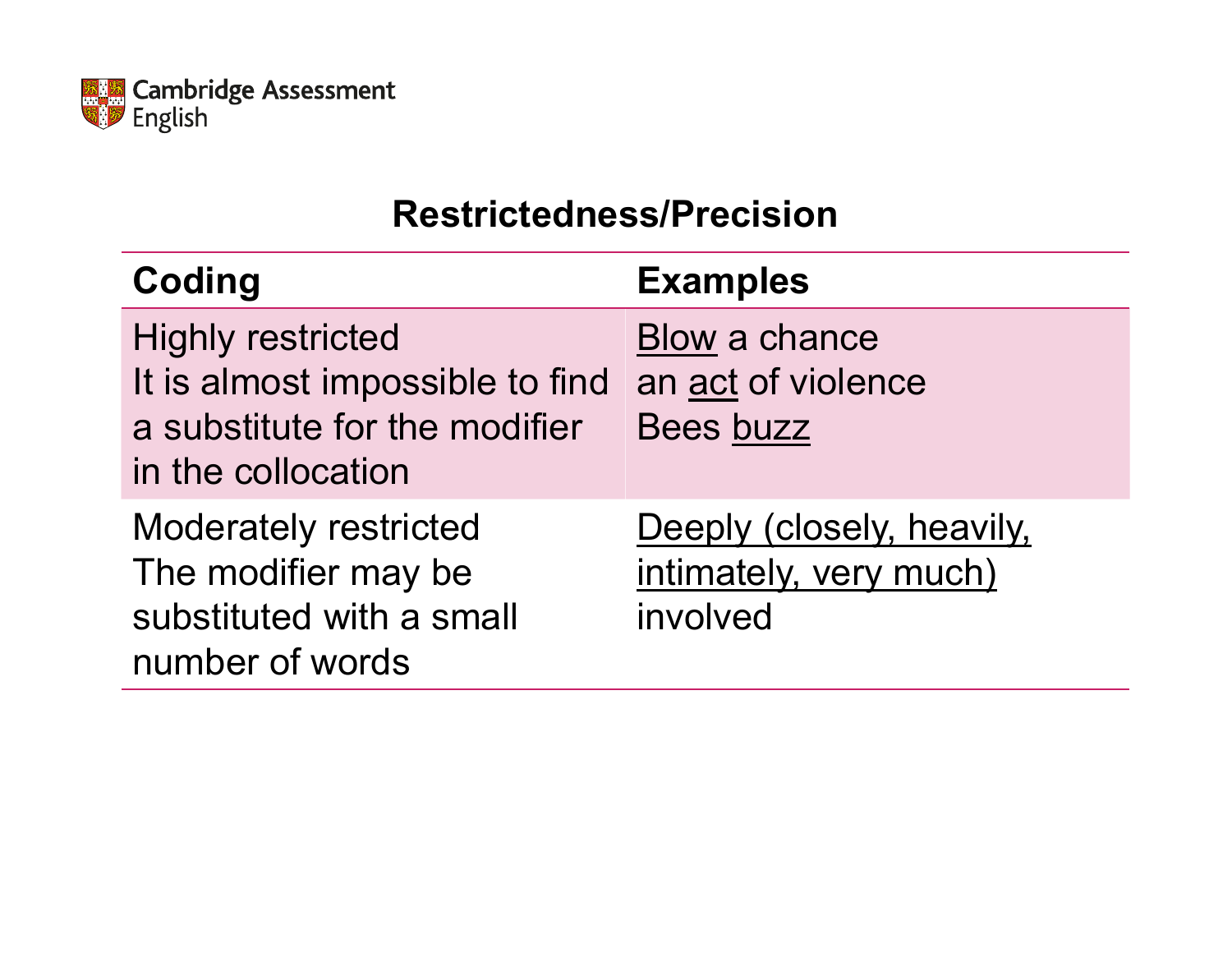

#### **Automaticity**

| Coding                           | <b>Examples</b>                                                                                                   |
|----------------------------------|-------------------------------------------------------------------------------------------------------------------|
| $0 =$ Uninterrupted<br>utterance | So you should pay attention<br>to that especially during the<br>midterm exam.                                     |
| 1 = Interrupted utterance        | Ok so, first I think the<br>government should set up a<br>very strict rule to uh to- to-<br>ban the air pollution |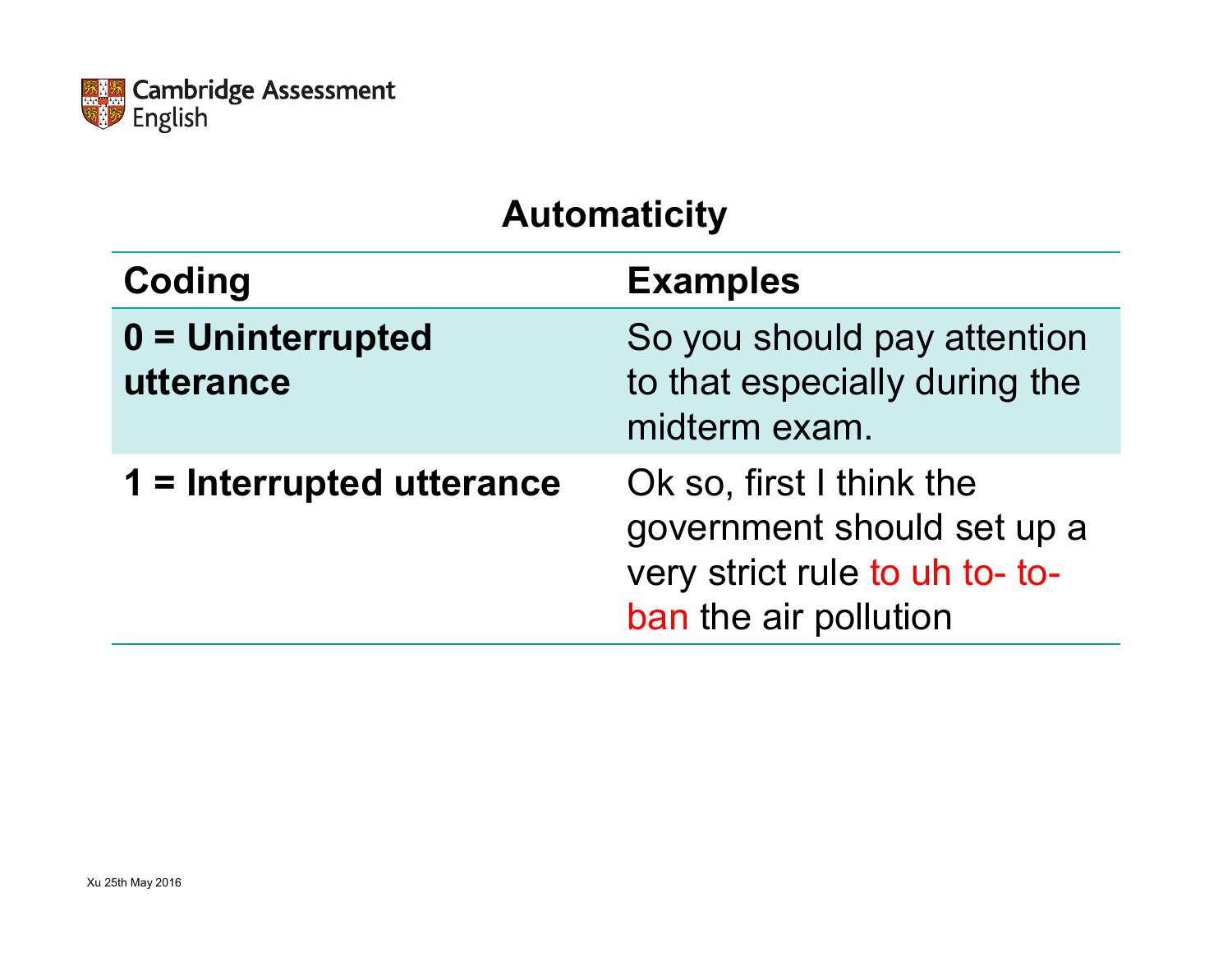

Normalised Frequency of **Native-like Collocations** by Levels

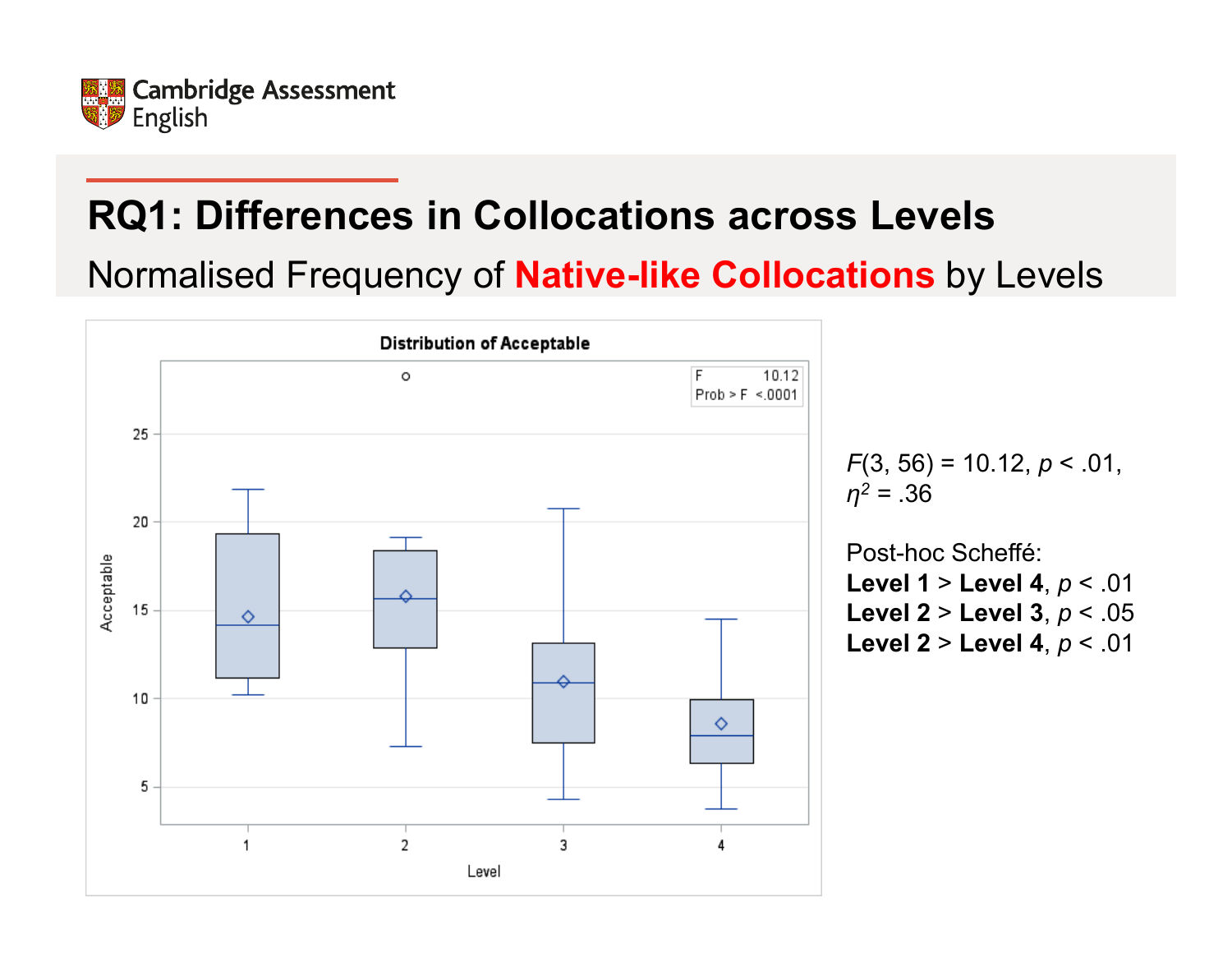

Normalised Frequency of **Restricted Collocations** by Levels

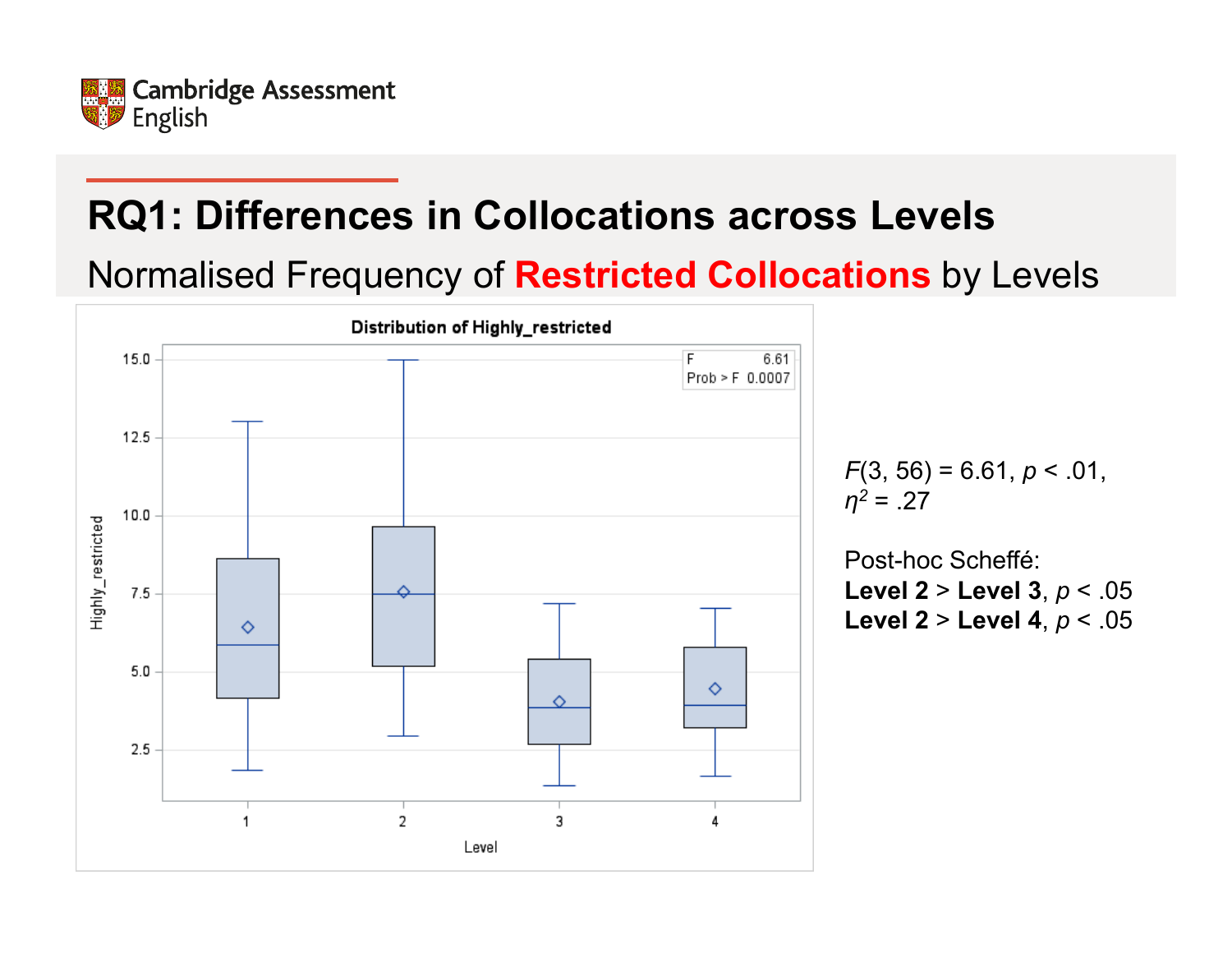

Normalised Frequency of **Choppy Collocations** by Levels

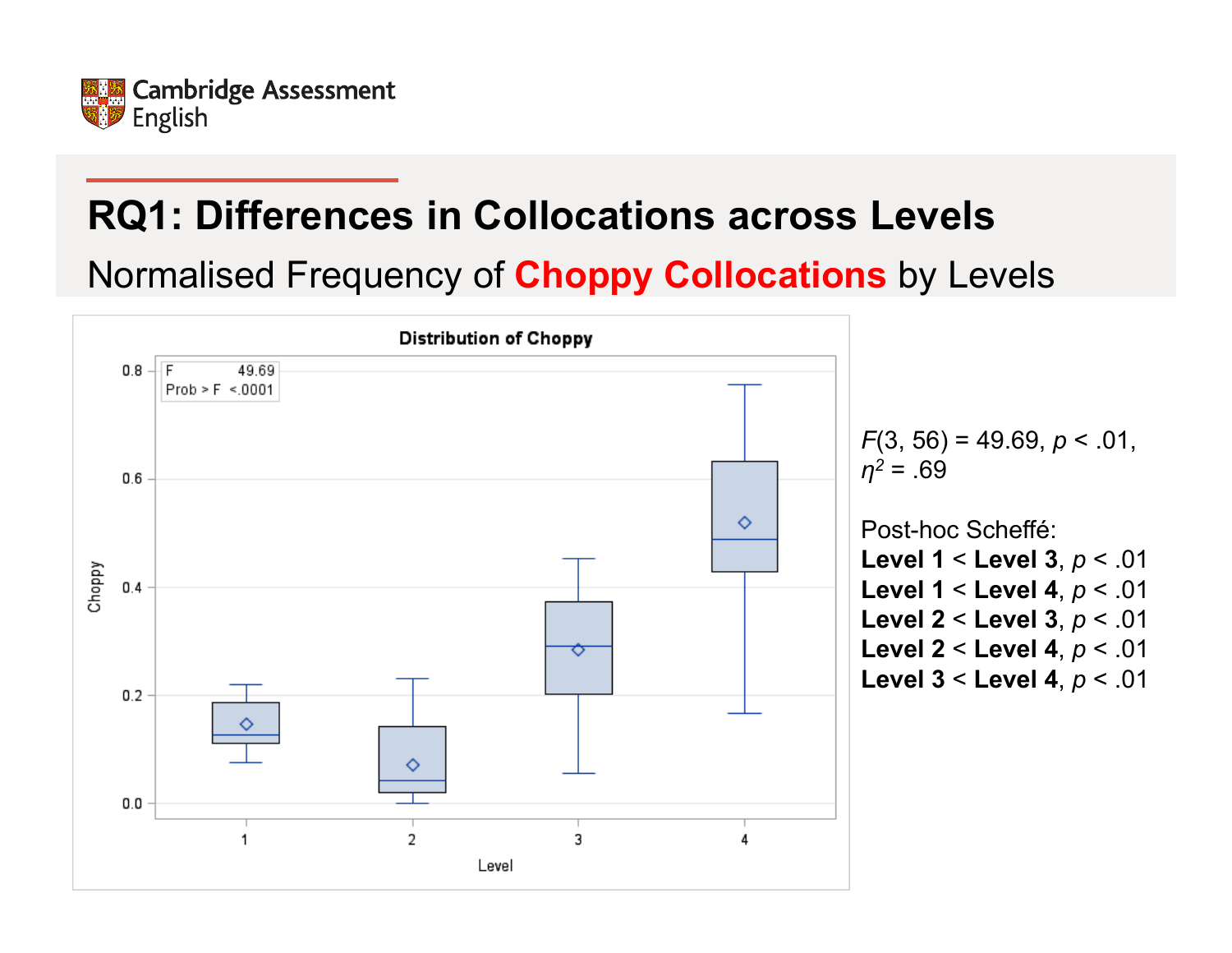

Normalised Frequency of Ungrammatical Collocations by Levels

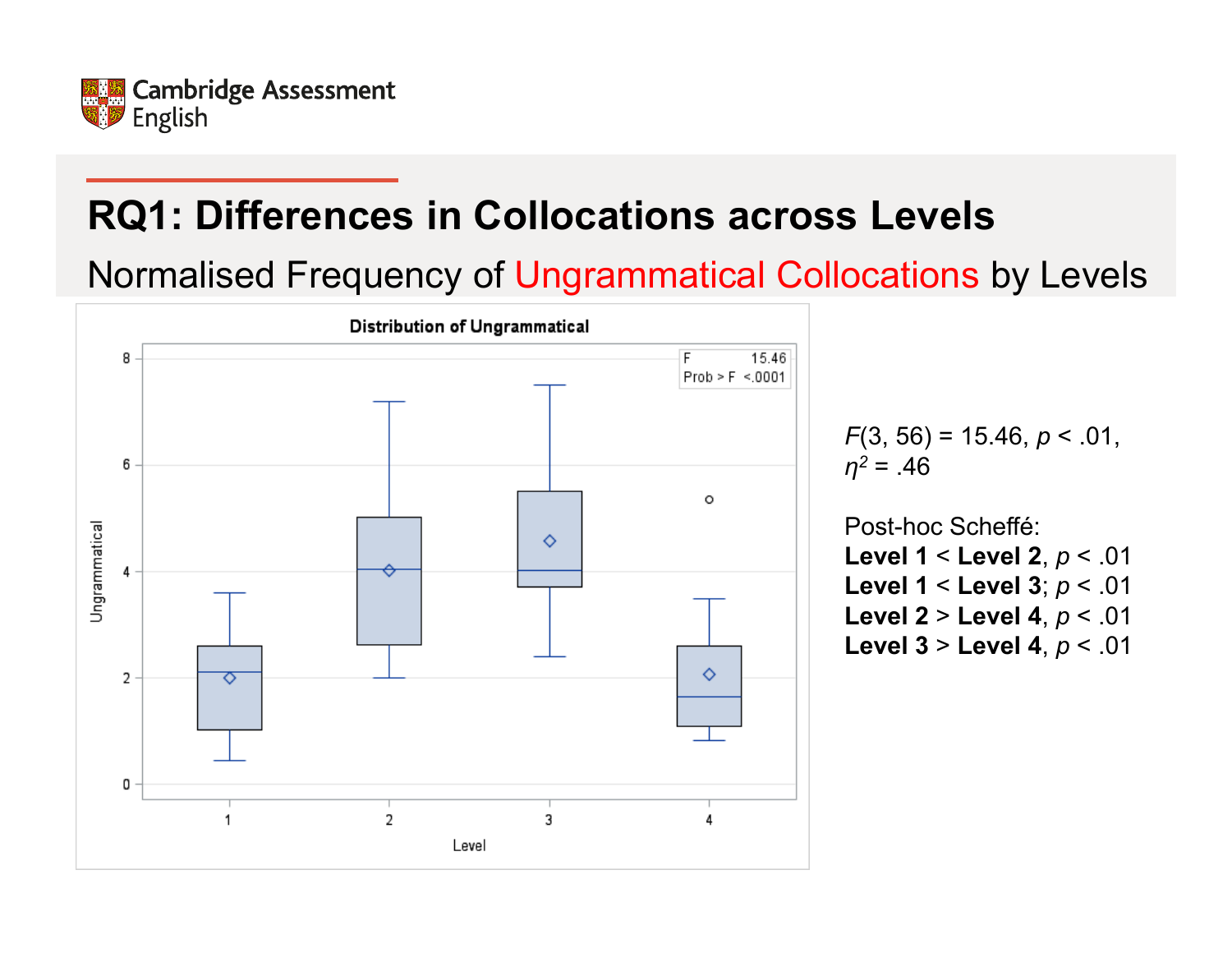

#### **RQ2: Differences in Collocations across Speaking Contexts**

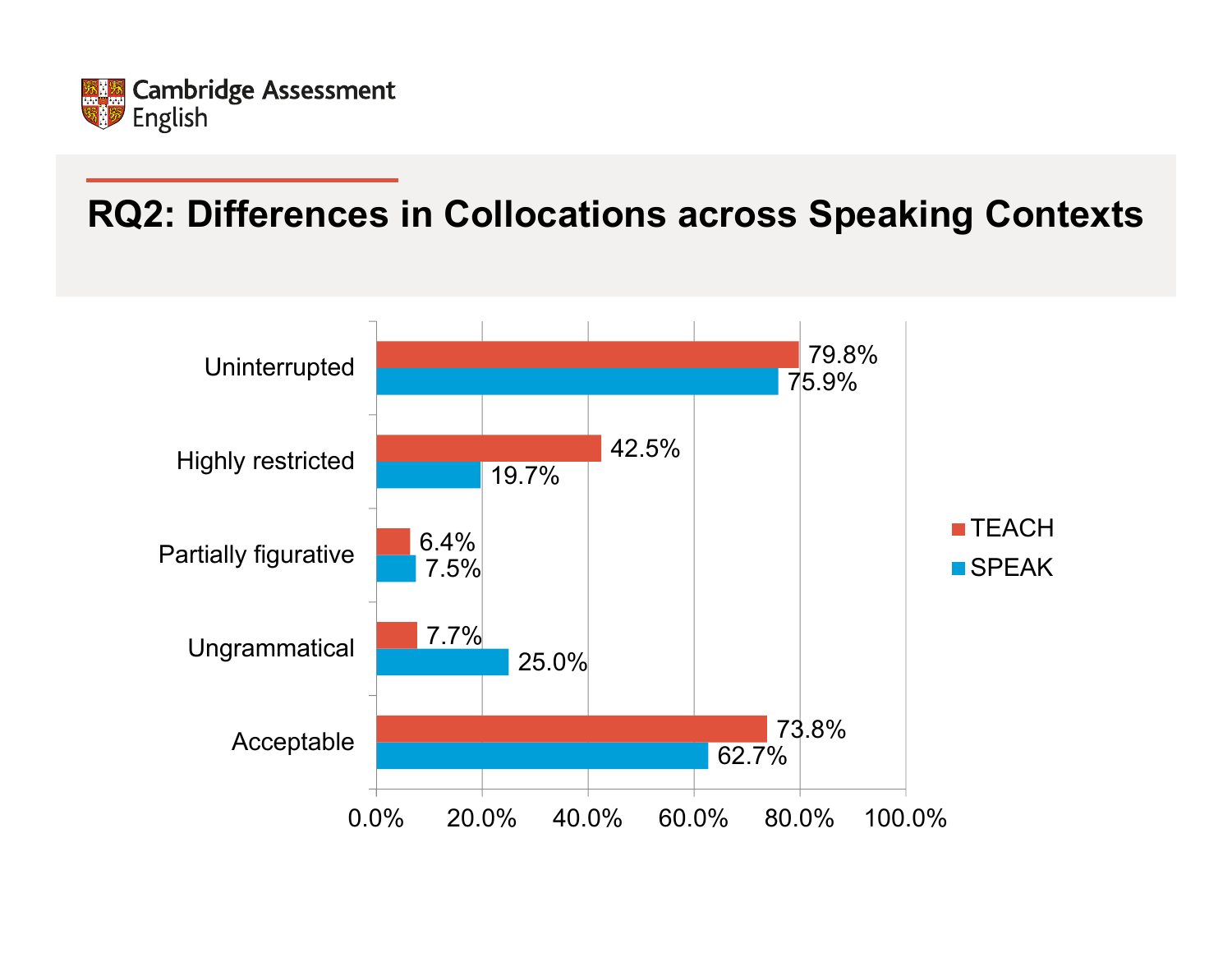

# **RQ3: Order of Acquisition**

Distribution of Native-like Collocations by Level and POS

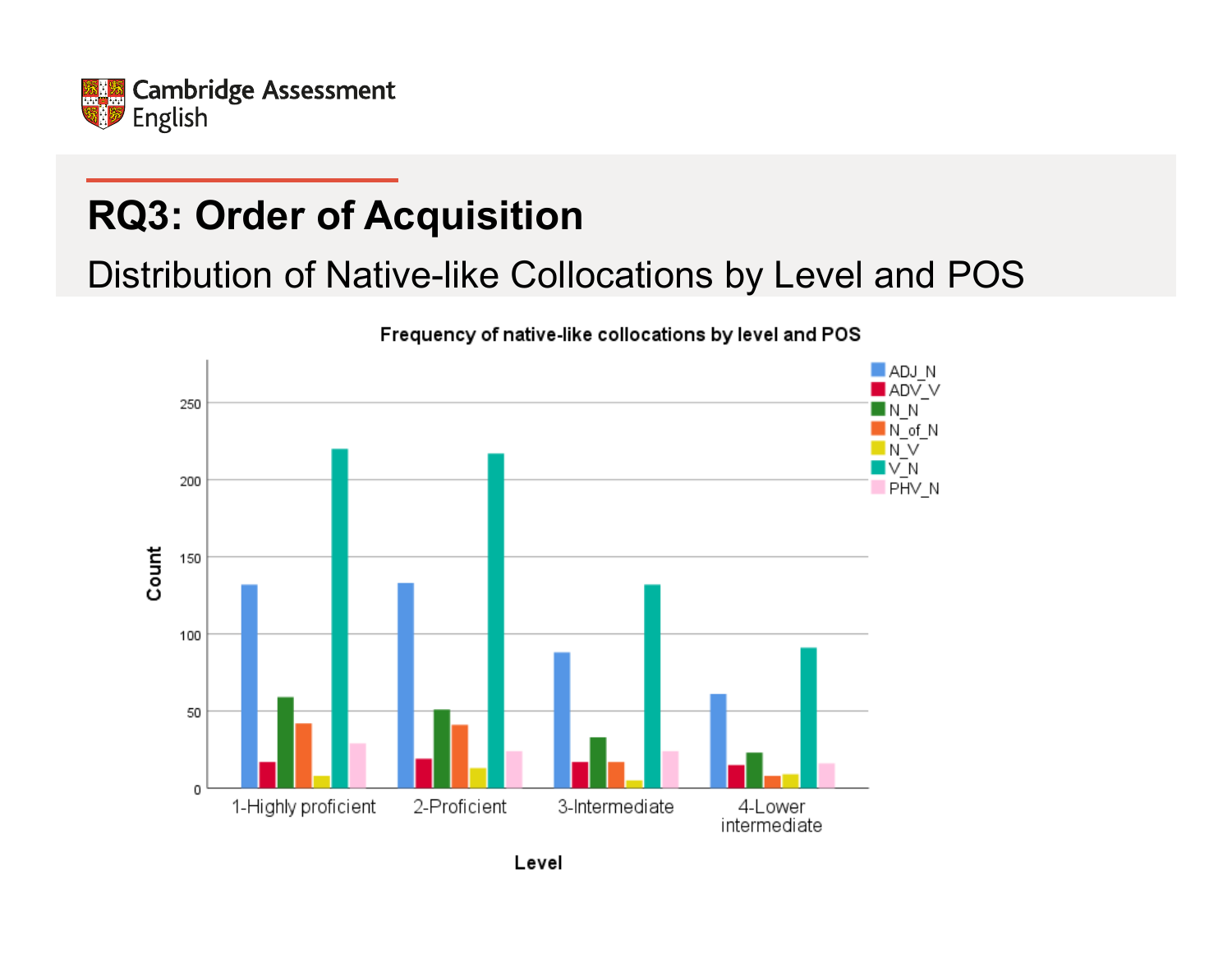

# **RQ3: Order of Acquisition**

Error Rate by Level and POS



Collocation error rate by level and POS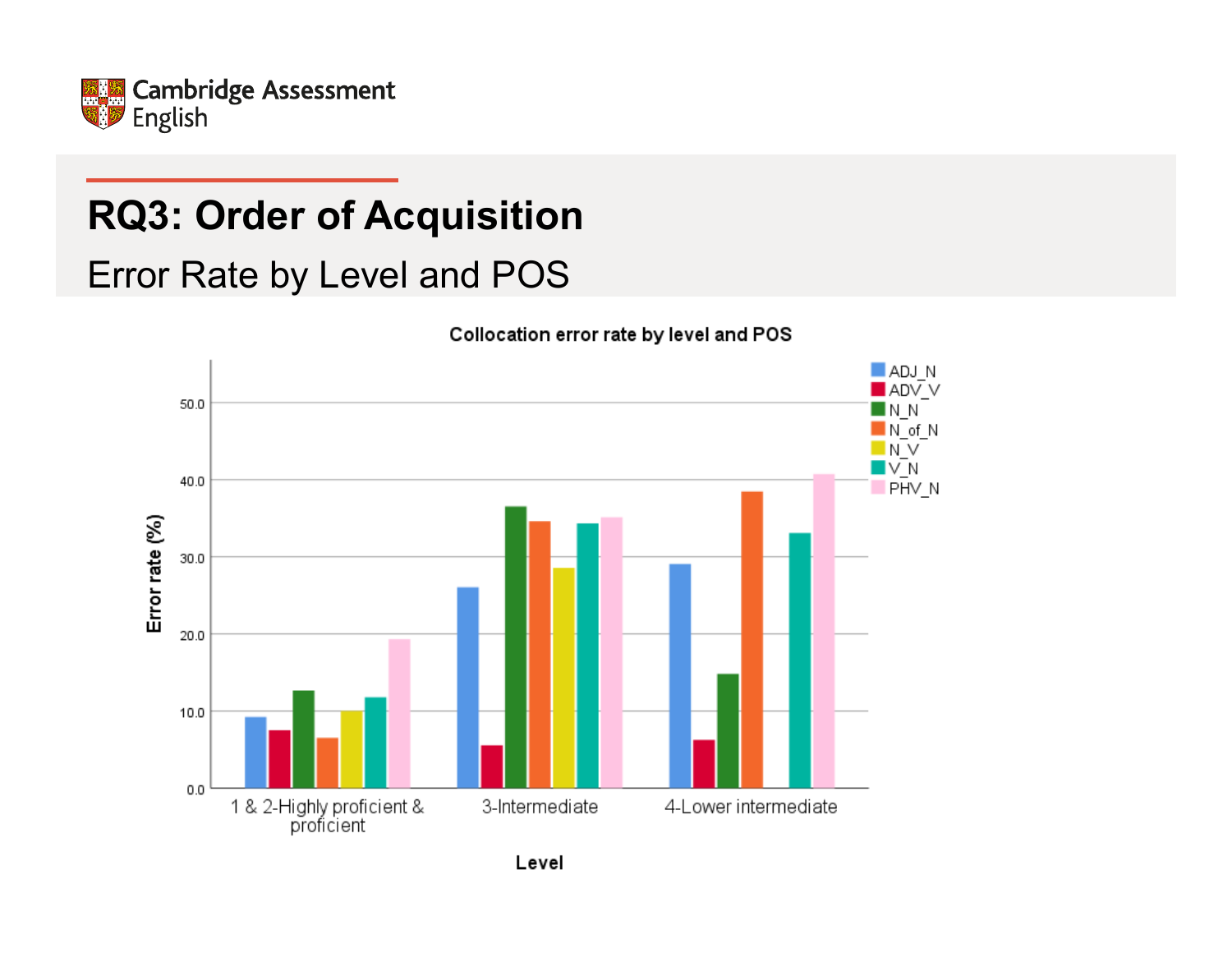

### **Conclusion**

- 1. Evidence of varied oral collocation performance across proficiency levels
- 2. Evidence of varied oral collocation performance across speaking contexts
- 3. Order of acquisition
	- •PHV-N not acquired even at the advanced level
	- $\bullet$ ADJ-N, V-N, N-N, N-of-N, N-V likely acquired at the advanced level
	- •ADV-V acquired first or the easiest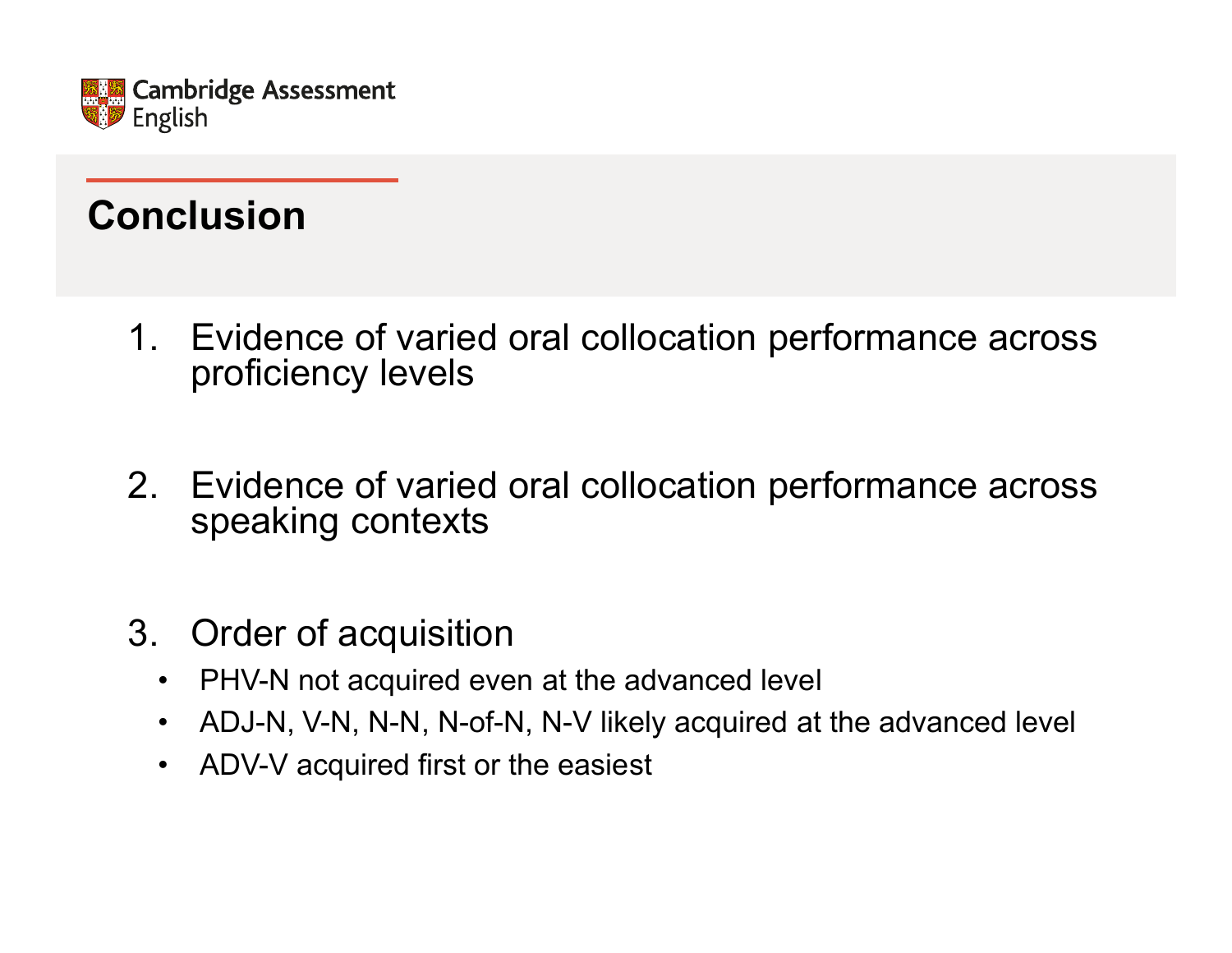

## **Implications**

- 1. L2 speaking theory
- 2. Automated speaking assessment
	- **▶ Construct expansion**
	- $\blacktriangleright$ Malpractice detection
- 3. Automated feedback for learning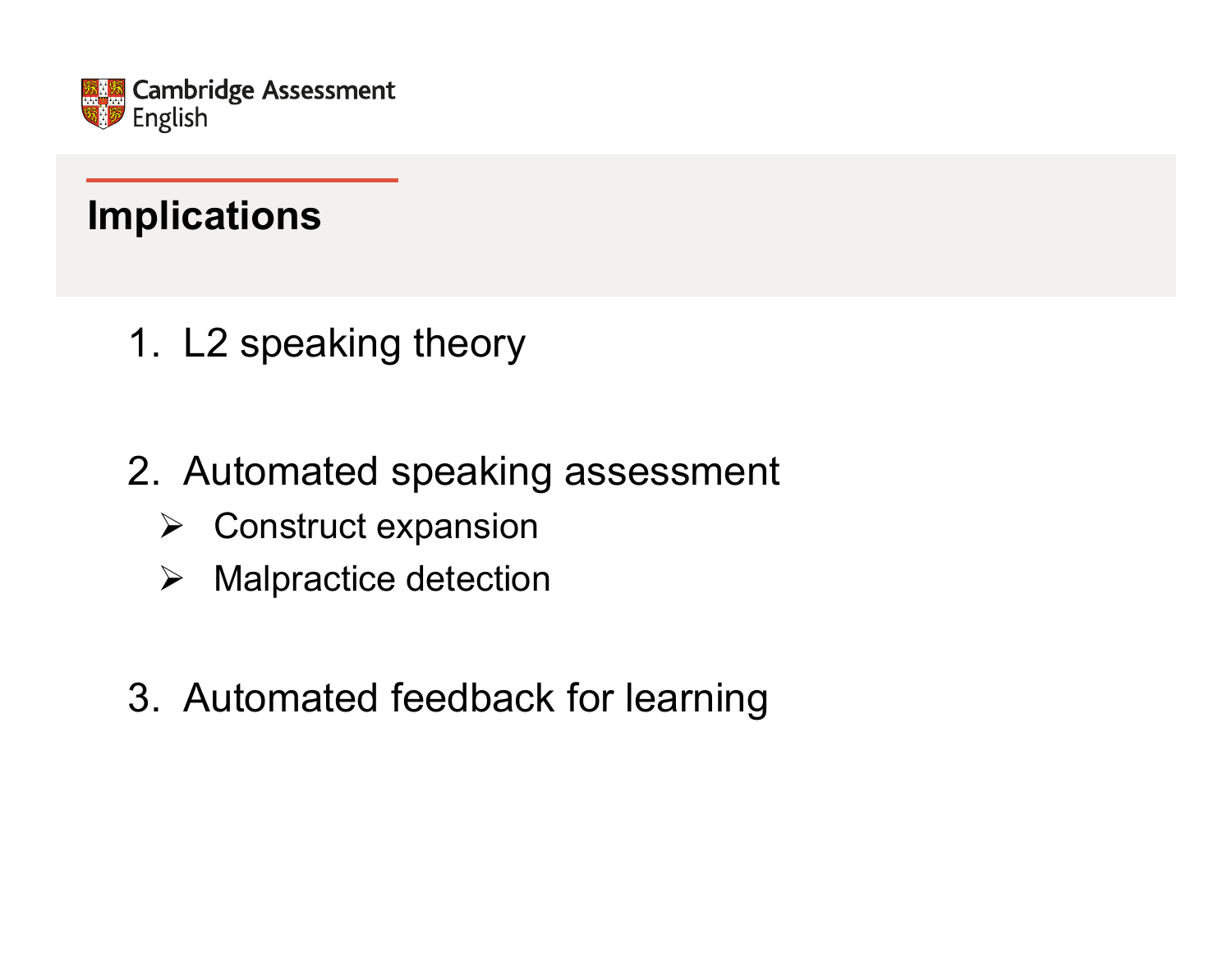

# **Directions for Future Research**

- 1. Cross-validation with native spoken corpora
- 2. Speakers of other L1s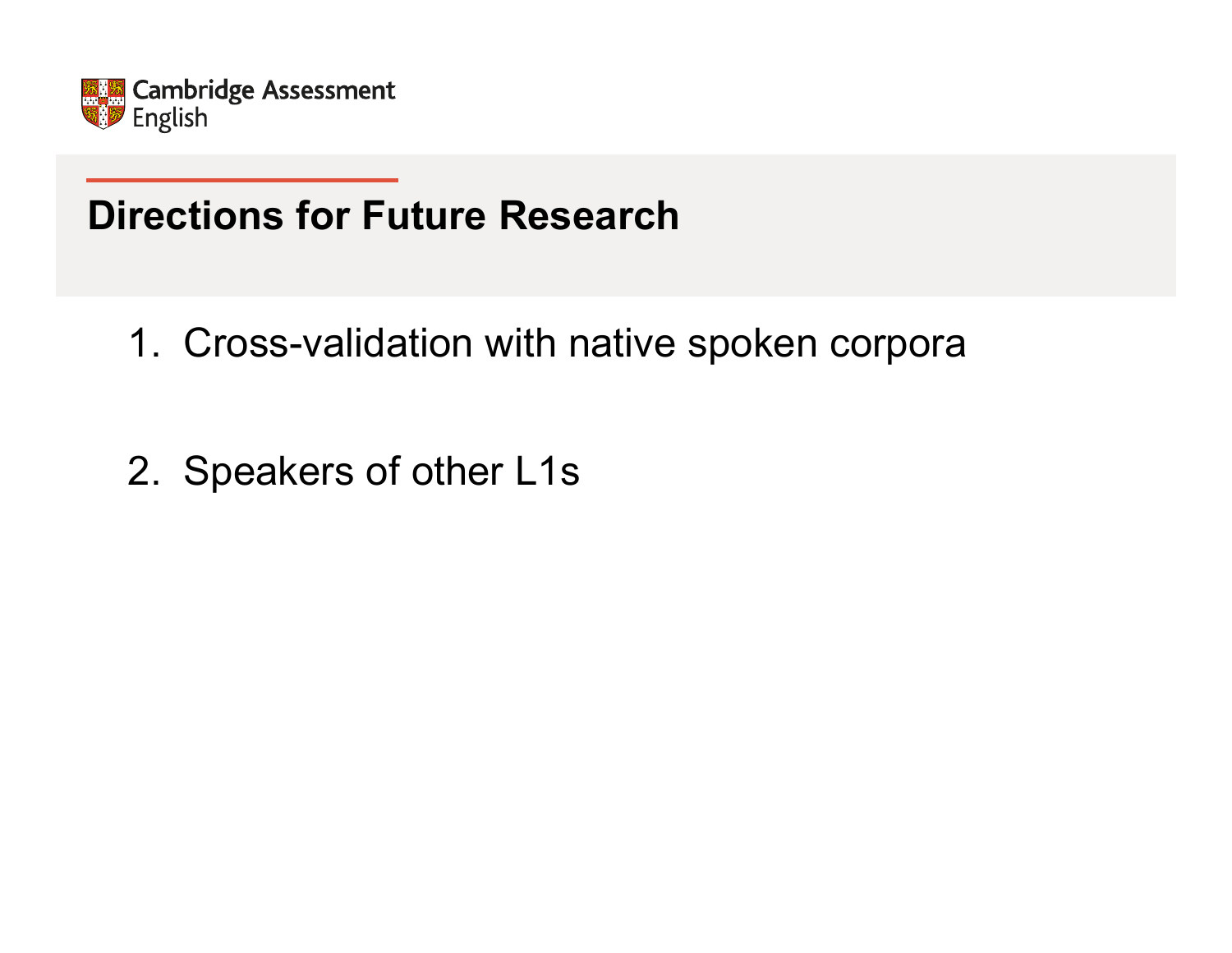

# **Acknowledgements**

- Small Grants for Doctoral Research **ETS**  $\bullet$
- $\bullet$ **RE** Academic Communication Program
- $\bullet$ Transcribers and annotators

| <b>Alicia Christy</b>   | <b>Audrey Risius</b>    | <b>William Lewis</b> |
|-------------------------|-------------------------|----------------------|
| Erik Voss               | <b>Jim Ranalli</b>      | <b>Erin Todey</b>    |
| <b>Jenny Anderson</b>   | <b>Stephanie Link</b>   | <b>Todd Paben</b>    |
| Zhi Li                  | <b>Mandy Qian</b>       | Mo Chen              |
| Hong Ma                 | Ivon Katz               | Dan Douglas          |
| <b>Felicity Douglas</b> | <b>Kimberly Levelle</b> | <b>Jesse Gleason</b> |